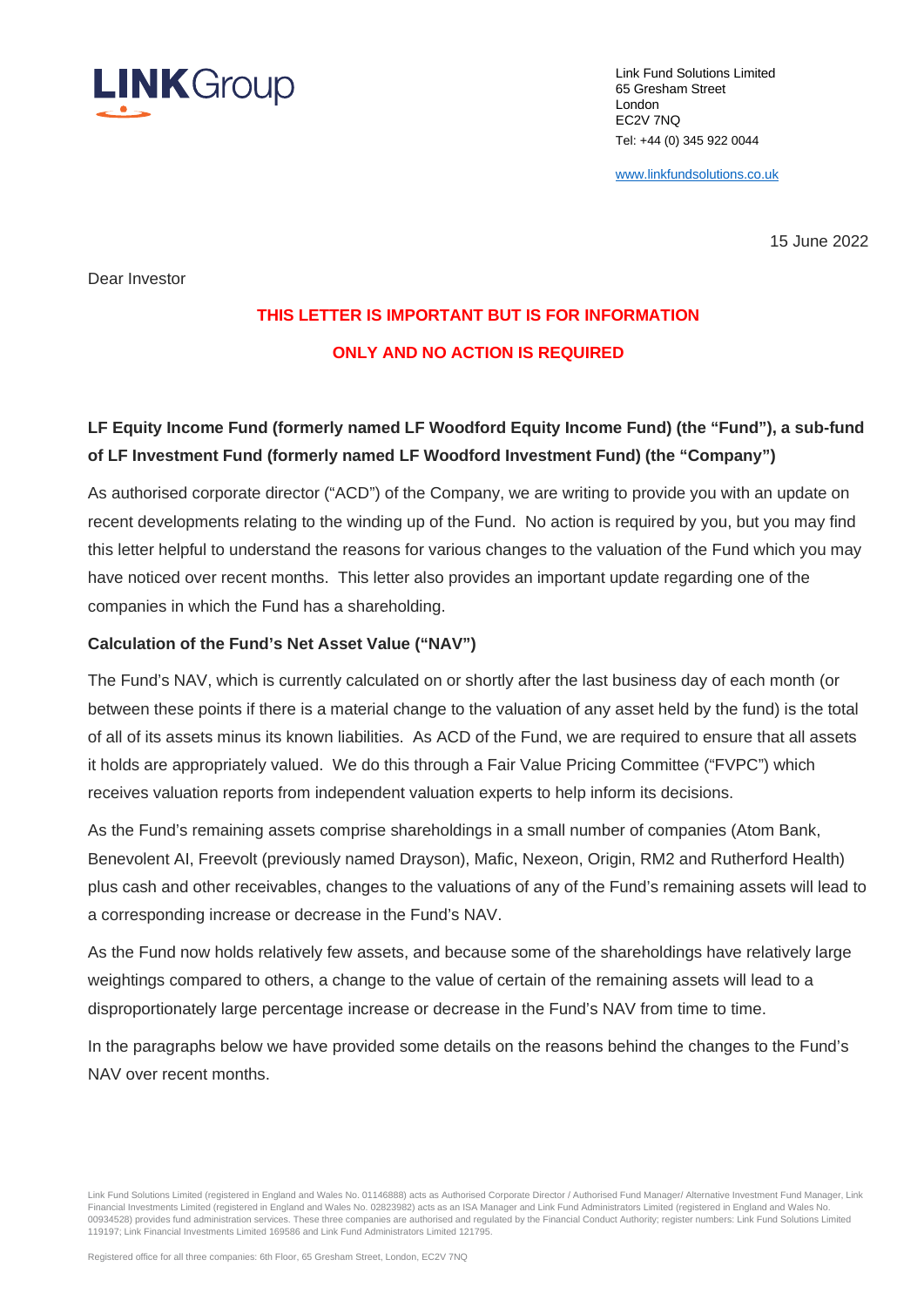#### **Decrease in the Fund's NAV calculated on 31 March 2022**

At the end of March 2022 the Fund's NAV was £125,649,333, a decrease of £15,280,569 (10.8%) from the NAV at 28 February 2022. This was because of the FVPC decision to write down the value of the Fund's shares in Rutherford Health from 65p per share to 38p per share (a decrease of 41.5%). This write down in the value of the shareholding was a result of increasing uncertainty on the future viability of the company. Subsequent developments in respect of this company are detailed below.

### **Increase in the Fund's NAV calculated on 29 April 2022**

The Fund's NAV increased by £19,596,109 to £145,245,443 at the valuation point at the end of April (an increase in value of 15.59%). This was as a result of an uplift in the valuation of the Fund's shareholding in Benevolent AI following its listing on Euronext on 25 April 2022.

#### **Decrease in NAV to reflect the anticipated liquidation of Rutherford Health**

On 13 June 2022 Rutherford Health appointed an official receiver to liquidate the company. When we received the extremely disappointing news that the board of directors of Rutherford Health had resolved to take steps to wind up the company we, through the FVPC, took the decision to revalue the Fund's holding in the company to zero. While it is premature to know how much may be recovered by the shareholders in Rutherford Health as its liquidation now proceeds, this revaluation to zero reflects the current uncertainty around the Fund recovering any returns from the company's liquidation. As a result, the Fund's NAV was re-calculated and as at the date of this letter is £118,542,087, a decrease of £23,913,377 (16.8%) from the valuation of £142,455,465, calculated on 31 May 2022.

As ACD of the Fund we worked hard alongside other shareholders in Rutherford Health to support the new Rutherford management team to improve the company's financial situation. Over recent months bridging finance was provided by key shareholders, including the Fund, to enable an investment banking process to explore longer term funding options. In the absence of parties interested in buying the Fund's shareholding in the company, we believed that securing longer term funding would have enabled maximum value to be returned to investors,

A significant number of parties were approached in the process and substantive discussions took place with one third party. Unfortunately a deal could not be reached and the decision by the company's board of directors to appoint an official receiver for its liquidation was unavoidable. At this stage we are unsure as to what value, if any, is recoverable, however we will endeavour to recoup as much as possible for the Fund.

### **Publication of the Fund's Net Asset Value ("NAV")**

Further to our most recent letter to investors, dated 15 March 2022, we have now decided that, due to the nature of the Fund's remaining assets, we will change the frequency of the valuation of the Fund's NAV from monthly to quarterly with effect from 30 June 2022. This means that after the publication of the NAV on or around 30 June 2022 the subsequent NAV will be published on or shortly after the last business day of September 2022, and on or around the last business day of each calendar quarter thereafter. There will be